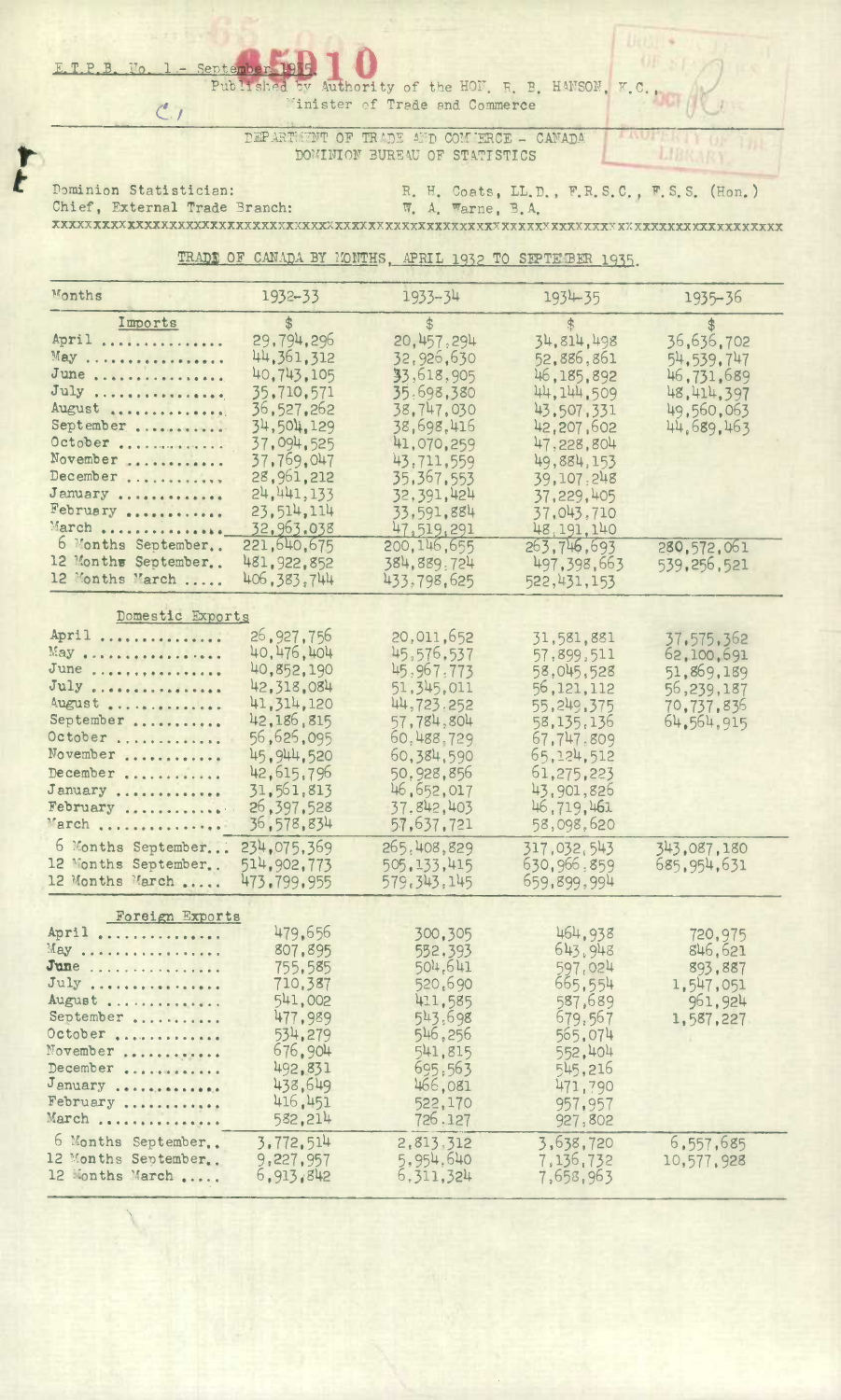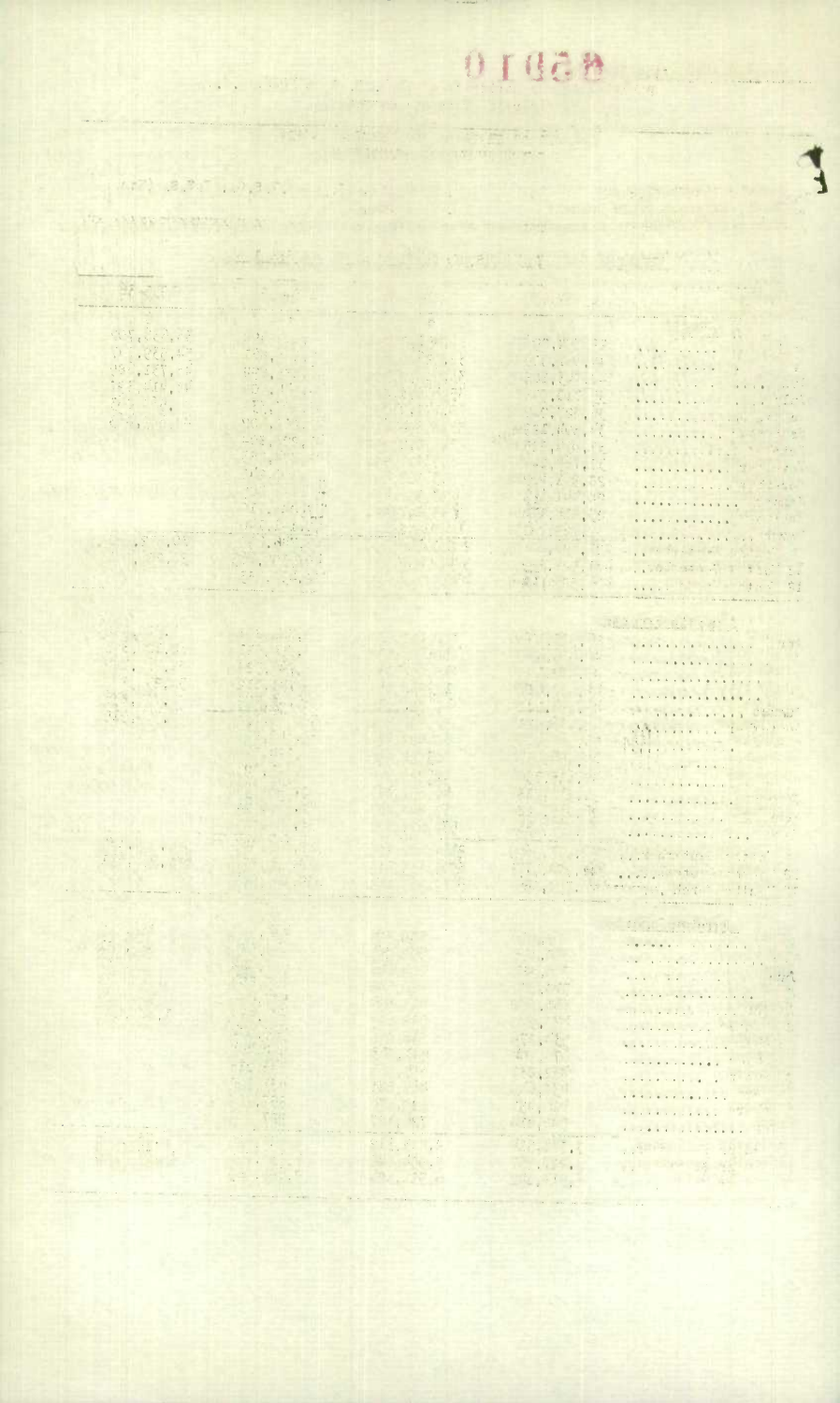Page 2.

TRADE OF CANADA BY MONTHS, APRIL 1932 TO SEPTETBER 1935.

| Months                                                                                                                                                                                                                                                                                                                      | 1932-33                                                                                                                                                                    |                                                                                                          | 1933-34                                                                                                                                                                       |                                                                                                          | 1934-35                                                                                                                                                                                                 | 1935-36                                                                                 |
|-----------------------------------------------------------------------------------------------------------------------------------------------------------------------------------------------------------------------------------------------------------------------------------------------------------------------------|----------------------------------------------------------------------------------------------------------------------------------------------------------------------------|----------------------------------------------------------------------------------------------------------|-------------------------------------------------------------------------------------------------------------------------------------------------------------------------------|----------------------------------------------------------------------------------------------------------|---------------------------------------------------------------------------------------------------------------------------------------------------------------------------------------------------------|-----------------------------------------------------------------------------------------|
|                                                                                                                                                                                                                                                                                                                             | \$                                                                                                                                                                         |                                                                                                          | \$                                                                                                                                                                            |                                                                                                          | $\ddot{\text{F}}$                                                                                                                                                                                       | \$                                                                                      |
| Total Trade<br>April<br>May<br>June<br>July<br>August<br>September<br>October<br>November<br>December<br>January<br>February<br>March                                                                                                                                                                                       | 57,201,708<br>85,645,611<br>82,350,830<br>78.739,042<br>78, 382, 384<br>77, 168, 933<br>94.254.899<br>84, 390, 471<br>72,059.839<br>56,441,595<br>50.328,093<br>70,124,036 |                                                                                                          | 40.769,251<br>79,035,360<br>80,091,319<br>87.564,031<br>83.881.867<br>97,026.918<br>102, 105, 244<br>101, 637, 964<br>86.991.972<br>79,509,522<br>71, 956, 457<br>105,883,139 |                                                                                                          | 66,861,317<br>111,430,320<br>104, 828, 444<br>100, 931, 175<br>99.344,395<br>101,022,305<br>115, 541, 687<br>115,561,069<br>100, 927, 687<br>81,603,021<br>84,721,128<br>107, 217, 562                  | 74,933,039<br>117,487,059<br>99,494,765<br>106,200,635<br>121, 259, 823<br>110, 841.605 |
| 6 Months September.<br>12 Months September.<br>12 Months March                                                                                                                                                                                                                                                              | 459.488.558<br>1,006,053,582<br>887.097.541                                                                                                                                |                                                                                                          | 468.368.796<br>895 977,779<br>1,019,453,094                                                                                                                                   |                                                                                                          | 584, 417.956<br>1, 135, 502, 254<br>1,189,990,110                                                                                                                                                       | 630,216,926<br>1,235,789,080                                                            |
| Duty Collected<br>April<br>May<br>June,<br>July<br>August<br>September<br>October<br>November<br>December<br>January<br>February<br>March                                                                                                                                                                                   | 6,082,178<br>8,014,139<br>7.944.090<br>6,231,483<br>6,305,230<br>6,156,925<br>6,634,810<br>7,040.647<br>$5.9 - 3.903$<br>4,723,482<br>5,149.538<br>7,020,540               |                                                                                                          | 3,923,301<br>6.095.560<br>5,636, 451<br>5,704,928<br>6,193,796<br>6.139.754<br>6.414.363<br>6,688,215<br>5.985.802<br>5.770.944<br>5.831.373<br>8,769,985                     |                                                                                                          | 6,360,609<br>9,464,215<br>7,084,284<br>6.849.795<br>6,693,004<br>6,444,619<br>7.167.473<br>7,124,253<br>6, 330, 598<br>6, 166, 167<br>6,321,299<br>8,399,152                                            | 6, 257, 948<br>7,816,506<br>6,743,527<br>6,609,801<br>6,934,174<br>6,839,075            |
| 6 Months September.<br>12 Months September.<br>12 Yonths March                                                                                                                                                                                                                                                              | 40,784,045<br>93,469,589<br>77,271.965                                                                                                                                     |                                                                                                          | 33.693.790<br>70, 181, 710<br>73, 154, 472                                                                                                                                    |                                                                                                          | 42.896,526<br>82, 357, 208<br>84,405,468                                                                                                                                                                | 41,201,031<br>82,709,973                                                                |
| Balance of Trade<br>April  (-)<br>$MS$ $(\cdot)$<br>June $(+)$<br>$July \dots \dots \dots \dots \dots \ (+)$<br>$August \dots \dots \dots \dots (+)$<br>September $(+)$<br>$October    (*)$<br>$\texttt{November} \dots \dots \dots \dots (+)$<br>December $(+)$<br>January $(+)$<br>February $\ldots$ $(+)$<br>March $(+)$ | 2,386,884<br>3,077,013<br>864.670<br>7, 317, 900<br>5,327.860<br>8,160,675<br>20,055,549<br>8,852.377<br>14, 147, 415<br>7.559.329<br>3,299,865<br>4, 198, 010             | $(-)$<br>$(+)$<br>$(+)$<br>$(+)$<br>$(+)$<br>$(+)$<br>$(+)$<br>$(+)$<br>$(+)$<br>$(+)$<br>$(+)$<br>$(+)$ | 145.337<br>13,182,100<br>12.853.509<br>16, 167, 321<br>6,387,807<br>19,630,086<br>19,954,726<br>17.214,346<br>16, 256, 866<br>14, 726, 674<br>4,772,689<br>10.844.557         | $(-)$<br>$(+)$<br>$(+)$<br>$(+)$<br>$(+)$<br>$(+)$<br>$(+)$<br>$(+)$<br>$(+)$<br>$(+)$<br>$(+)$<br>$(+)$ | $2,767,679$ (+)<br>$5,656,598$ (+)<br>$12,456,650$ (+)<br>$12,642,157$ (+)<br>$12,329,733$ (+)<br>$16,607,101$ (+)<br>21,084,079<br>15.792,763<br>22,713,191<br>7, 144, 211<br>10,633.708<br>10,835,282 | 1,659,635<br>8,407,565<br>6,031,387<br>9,371,841<br>22, 139, 697<br>21,462,679          |
| 6 Months September $(+)$ 16,207,208<br>12 Months September (+) 42,207,878<br>12 Months March  (+) 74,330,053                                                                                                                                                                                                                |                                                                                                                                                                            | $(+)$<br>$(+)$                                                                                           | $(+)$ 68.075,486<br>126.198.331<br>151, 855, 844                                                                                                                              | $(+)$<br>$(+)$                                                                                           | 145, 127, 804                                                                                                                                                                                           | 56,924,570 (+) 59,072,804<br>$(+)$ 140,704,928 (+) 157,276,038                          |

15/10/35/AS.